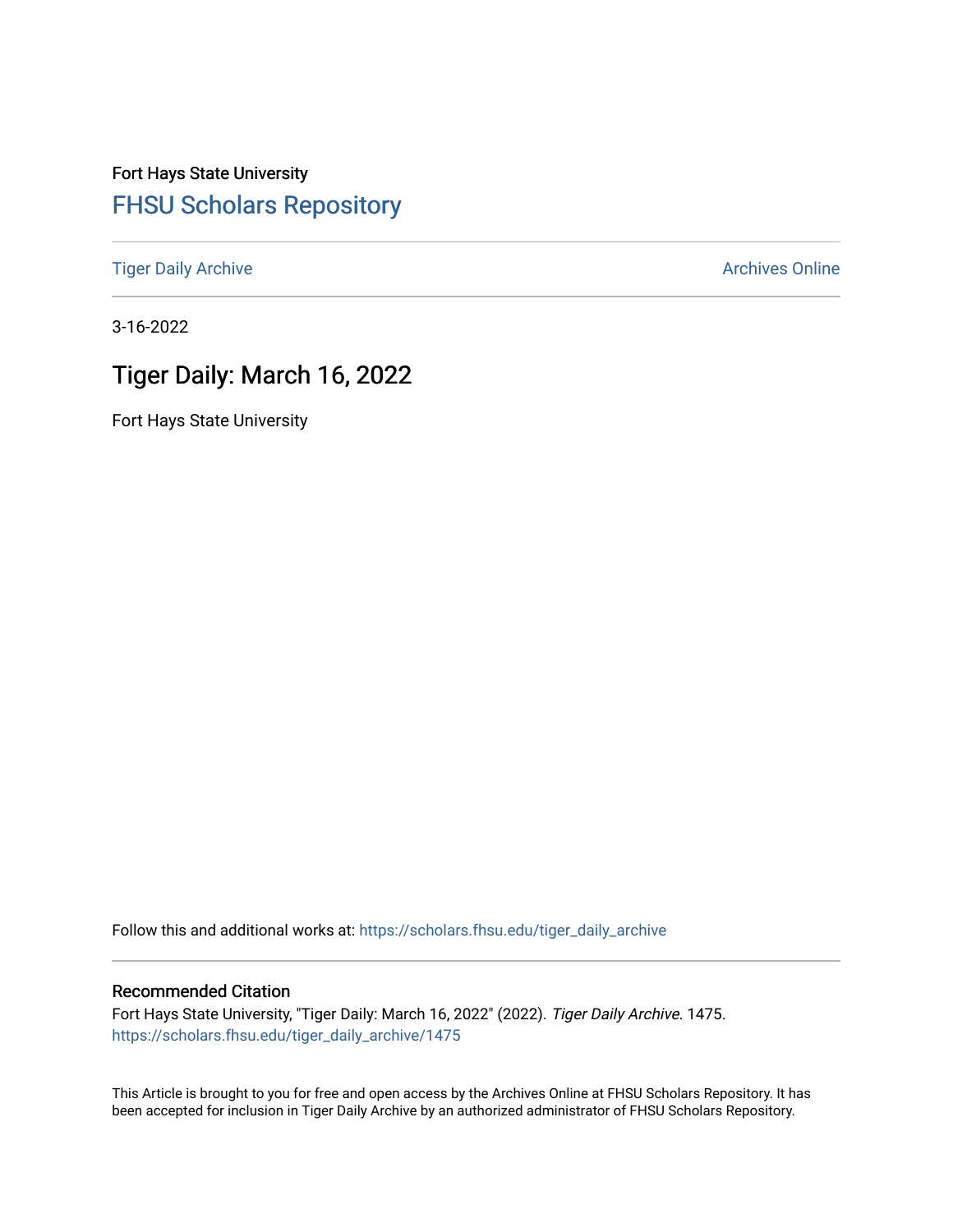**From:** Tiger Daily **Sent:** Wednesday, March 16, 2022 10:11 AM **To:** Tiger Daily <TigerDaily@fhsu.edu> **Subject:** Tiger Daily [March 16, 2022]



# **ANNOUNCEMENTS**

- **[COVID-19 Updates](#page-2-0)**
- **[Calendar: Upcoming Professional Development Opportunities](#page-2-1)**
- **[Memorial Union Spring Break Hours](#page-2-2)**
- **["BLUE HOUR" the 2022 BFA Graphic Design Exhibition \(March 7th 25th\)](#page-2-3)**
- **[Free Hearing Screenings](#page-2-4)**
- **[Disability Awareness Week \(DAW\) \(March 28th April 1st\)](#page-3-0)**
- **[Accepting Submissions for SACAD 2022 Submit by April 1st](#page-3-1)**
- **[KWEC Spring Break Activities \(March 14th 18th\)](#page-3-2)**
- **[FHSU Eat Beef Apparel Available through March 21st](#page-4-0)**
- **[Memorial Union Fall 2022 and Spring/Summer 2023 Reservations](#page-4-1)**
- **[Enjoy a Walk and Talk! Join the Walking Group in the Coliseum](#page-4-2)**
- **[Upcoming University Photo Studio Dates](#page-4-3)**
- **[Free Dental Clinic Volunteers Needed!](#page-5-0)**
- **[Hispanic Film Festival Dates Spring 2022](#page-5-1)**
- **[Hispanic Dance Sessions Spring 2022](#page-6-0)**
- **[NOTICE: Annual Steam Shut Down May 16th 27th](#page-6-1)**
- **[United Airlines Discount for Spring Commencement](#page-7-0)**
- **[Practice German with the Department of Modern Languages](#page-7-1)**
- **[Spring Commencement Hotel Discount](#page-8-0)**

# **EVENTS**

# **FUTURE EVENTS**

- **[Rescheduled FHSU Bands Concert](#page-8-1) March 22, 7:30pm**
- **[CliftonStrengths Engaged: Level 2](#page-8-2) March 23, 9:00am 4:00pm**
- **[NewSpring For The Park!](#page-9-0)  March 24, 6:30pm 8:00pm**
- **[Science Café presents: "Webb Space Telescope a New View of the Universe"](#page-9-1) March 28, 7:00pm**
- **[FHSU Motorcycle Maintenance Event, Meet and Greet](#page-9-2)  March 31, 4:30pm**
- **[FHSU Holocaust Remembrance Committee's Virtual Book Club](#page-9-3) – April 14, 6:00pm**
- **[FHSU College Rodeo](#page-10-0)  April 14-15-16, 7:00pm**

# **EMPLOYMENT OPPORTUNITIES**

- **[Assistant Director of Health and Wellness Services](#page-10-1)**
- **[School Psychology Faculty & Internship Coordinator Department of Psychology](#page-10-2)**
- **[Senior Administrative Assistant Memorial Union](#page-11-0)**
- **[University Police Lieutenant](#page-12-0)**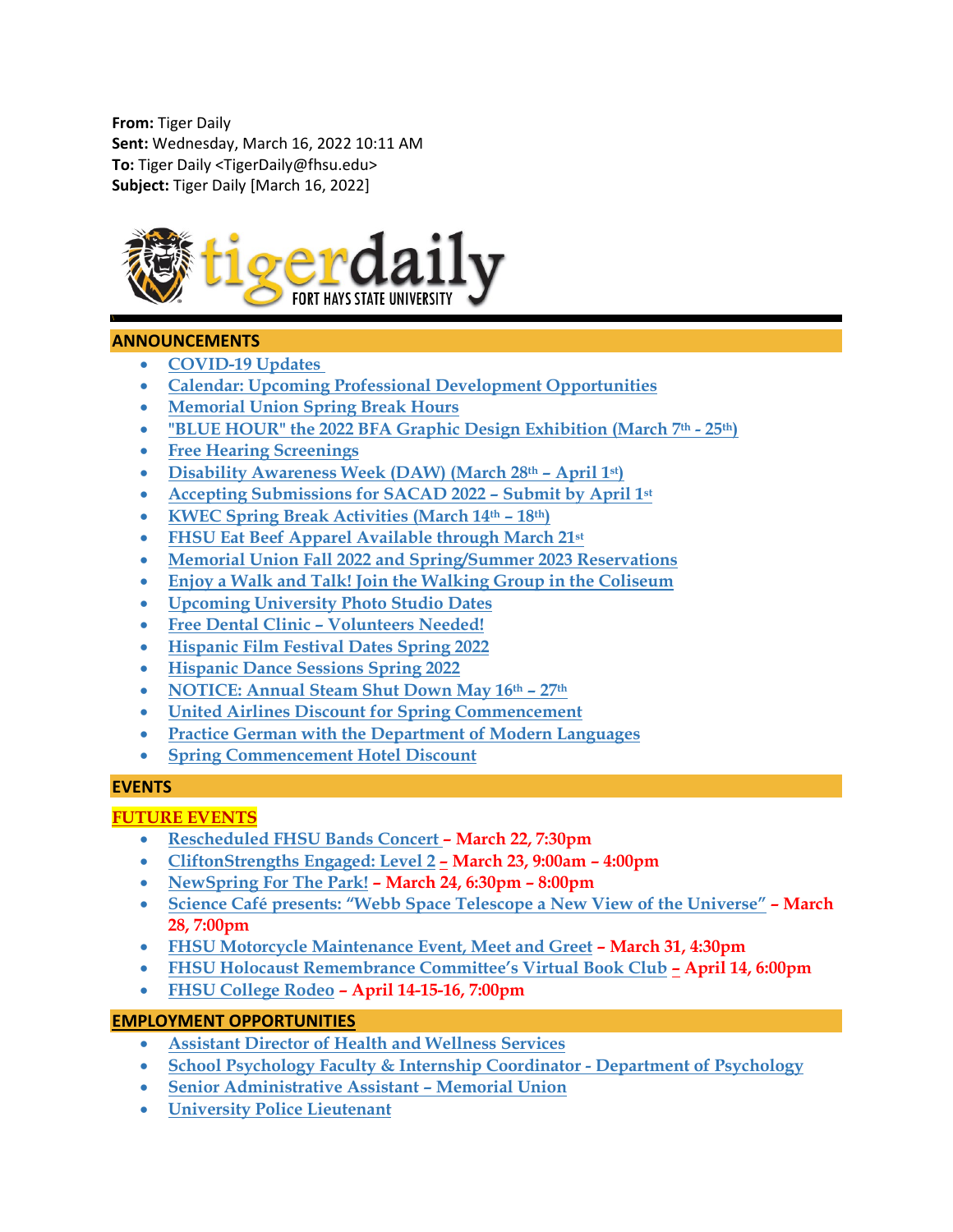- **[Maintenance and Repair Technician](#page-13-0)**
- **[Administrative Specialist University Relations and Marketing](#page-13-1)**
- **[University Police Officer](#page-14-0)**
- **[Assessment and Accreditation Assistant Program Director College of Education](#page-14-1)**
- **[Insurance Specialist Dept of Communication Sciences and Disorders](#page-15-0)**
- **[Head Rodeo Coach Department of Agriculture](#page-16-0)**
- **[Grounds Technician](#page-16-1)**

### **SHARE WITH STUDENTS**

- **[Paid Internship for FHSU Student](#page-16-2)**
- **[Employment Opportunity KAMS Summer Camps \(Deadline March 18th\)](#page-16-3)**
- **[Award for Outstanding Undergraduate Scholars \(Deadline April 8th\)](#page-17-0)**
- <span id="page-2-0"></span>• **[Special Olympics Kansas – Service Opportunity](#page-17-1)**

# **ANNOUNCEMENTS**

# **COVID-19 Updates**

The [COVID-19 Response website](https://www.fhsu.edu/covid-19-response/index) is where we post the latest information about the pandemic, including a new COVID-19 Dashboard that is updated every Tuesday.

# <span id="page-2-1"></span>**Calendar: Upcoming Professional Development Opportunities**

Check out upcoming professional development opportunities! The TILT TigerLearn event calendar is your go-to for professional development at FHSU! Check it out here: [http://tigerlearn.fhsu.edu/events/.](http://tigerlearn.fhsu.edu/events/)

To provide faculty and staff with one easy place to see all professional development at FHSU, we're happy to include your event on the TigerLearn calendar. We can include links to your registration site, contact persons for questions, etc. Just contact [TILT-FacultyDev@fhsu.edu,](mailto:TILT-FacultyDev@fhsu.edu) and we'll add your event right away!

<span id="page-2-2"></span>**[Memorial Union Spring Break Hours](#page-2-3)** 

Saturday 12th - Sunday 13th CLOSED Monday - Friday 7:00 am - 5:00 pm Saturday 19th CLOSED Sunday 20th 1:00 pm - 10:00 pm

For a full listing of the Memorial Union Spring Break Hours click this link: <https://www.fhsu.edu/union/hours/mu-spring-break-2022-hours-1.pdf>

# <span id="page-2-3"></span>**"BLUE HOUR" the 2022 [BFA Graphic Design Exhibition](#page-2-3) (March 7th - 25th)**

There will be a new exhibition at the Moss-Thorns Gallery of Art that will be running from next Monday March 7th through March 25<sup>th</sup>. It is "BLUE HOUR" the 2022 BFA Graphic Design Exhibition. Gallery Hours are from 9-4pm M-F.

# <span id="page-2-4"></span>**Free Hearing Screenings**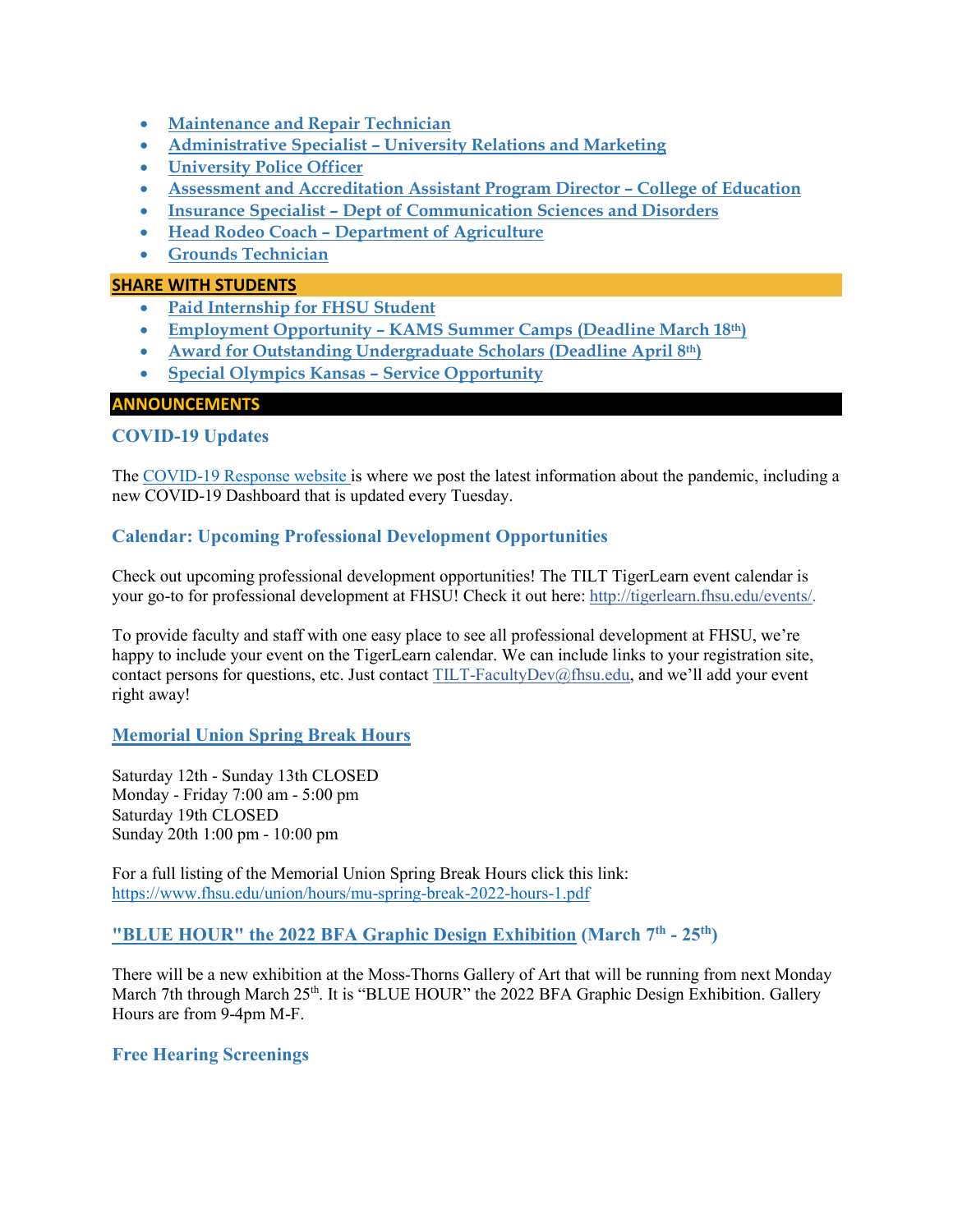Free hearing screenings will now be offered at the Herndon Clinic, (located in 131 Albertson Hall) to all currently enrolled students, faculty, and staff. These screenings will be provided by supervised speechlanguage pathology graduate students in the Department of Communication Sciences and Disorders. These are screenings only, and do not take the place of a full audiological evaluation. Please contact the Herndon Clinic at 628-5366 to schedule your screening or for more information.

# <span id="page-3-0"></span>**Disability Awareness Week (DAW) (March 28th – April 1st)**

The Fort Hays Honor Society will be hosting Disability Awareness Week March 28-April 1. We will have speakers and activities to discuss physical, mental, psychological, and developmental disabilities. If you have questions or would like to get involved with the event, please contact us at [fhhs.fhsu@gmail.com](mailto:fhhs.fhsu@gmail.com).

# <span id="page-3-1"></span>**Accepting Submissions for SACAD 2022**

Submissions for the annual John Heinrichs Scholarly and Creative Activity Days (SACAD) are now being accepted. Submissions are welcome from all faculty, staff, and students. The deadline to submit your work is **April 1st by 11:59pm CST.**

For more information about the event as well as how to access the online submission form, what to submit, and additional presentation resources, please visit our website and Facebook page:

### **<https://www.fhsu.edu/research/events-and-opportunities/sacad/event-submission-details>**

### **<https://www.facebook.com/ResearchFHSU>**

Questions? Contact Whitney Whitaker [\(wkwhitaker@fhsu.edu\)](mailto:wkwhitaker@fhsu.edu) and/or Arvin Cruz [\(ajcruz2@fhsu.edu\)](mailto:ajcruz2@fhsu.edu)

# <span id="page-3-2"></span>**KWEC Spring Break Activities (March 14th – 18th)**

The Kansas Wetlands Education Center is the place to be this spring break. Activities each day are free and a great chance to get out and explore the diversity of our awesome wetland. Fort Hays State University Graduate Assistants lead the activities each afternoon from 12-4:30pm. The event is informal and come-and-go, no registration required. After enjoying the hands-on activities, be sure to check out our interactive exhibit hall, classroom with live animals, 16-minute video about Cheyenne Bottoms, and walk the nature trail. Grab a map and take a self-guided tour of the marsh. If you can't join us each afternoon, a Facebook Live program will happen at 10am each morning. Follow @wetlandscenter for a story and demonstration of the afternoon activity.

#### Remaining Activities:

Wednesday, March 16 – Cheyenne Bottoms has always been a place full of wonderful diversity, especially in our familiar flapping friends. Birds of different shapes, sizes, and sounds can be found all over. But have you ever wondered why the many different birds have different types of beaks? Come and see just how each bird relies on its beak as you experience how they work with their natural tools. Leave with a gift for your feathery fellows back home: custom feeders, easy to make, that you can hang up in your own yard.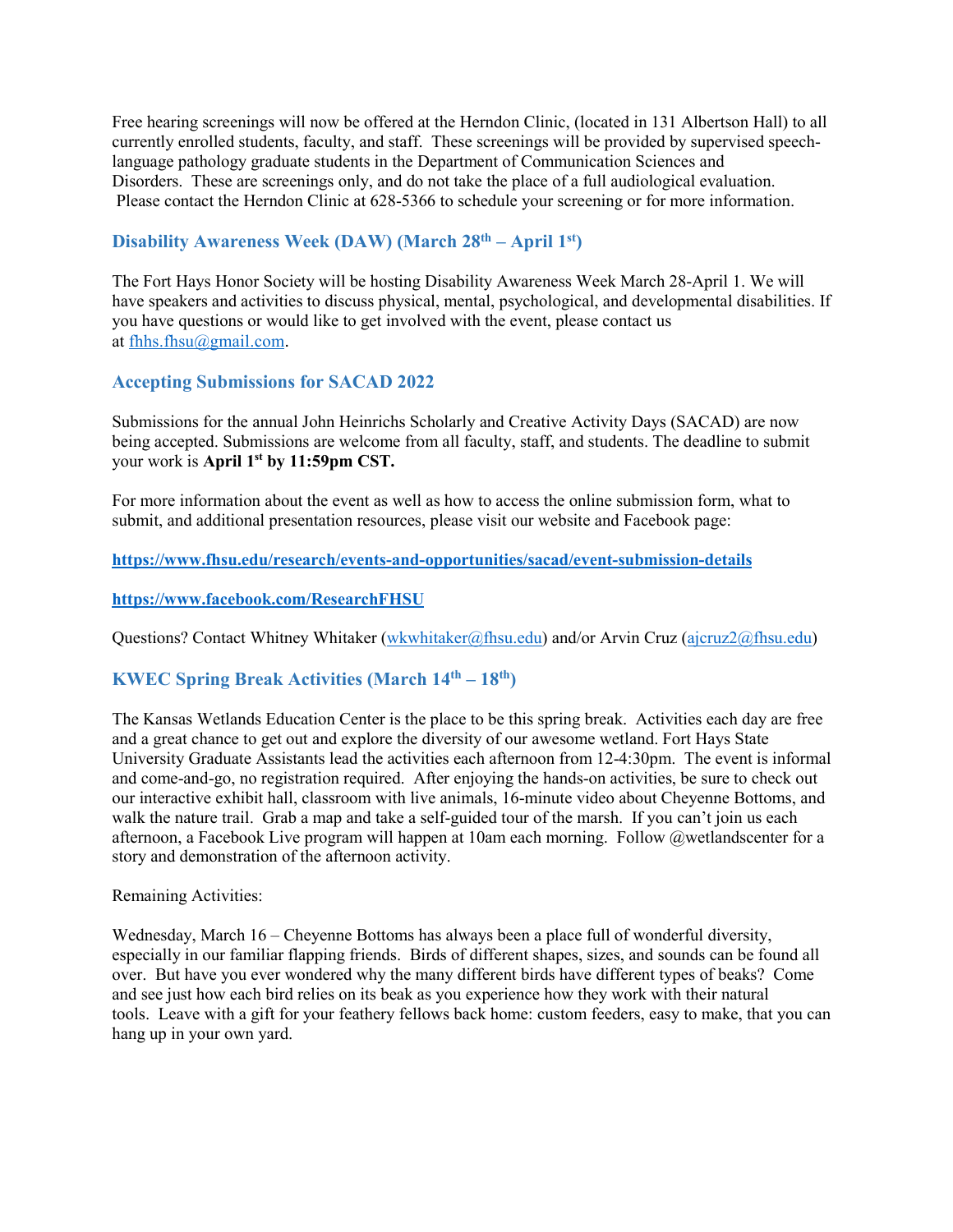Thursday, March  $17 - Do$  you ever wonder what animals are thinking? A majority of their decisions are based on behaviors that suit their different lifestyles. Come learn about the ways reptiles think and perceive the world as we make beaded reptile keychains you can take home!

Friday, March 18 – Come slither on down to the KWEC to experience the snakes that call Kansas home! Create and decorate your own paper snake, while learning all about how snakes grow, and take part in a fun interactive activity to understand how snakes find food and navigate the world around them! Check out real snake skins, a snake skeleton, and even a live snake as you learn more about these wonderful, wiggly reptiles.

KWEC is located at Cheyenne Bottoms, 10 miles northeast of Great Bend on K-156 Highway. For more information call 877-243-9268 or visit wetlandscenter.fhsu.edu.

# <span id="page-4-0"></span>**FHSU Eat Beef Apparel Available through March 21st**

The Sigma Alpha sorority (professional women in agriculture) is selling FHSU Eat Beef apparel through March 21st. It is all available online this semester, easy to order! We have t-shirts (short or long sleeve), hoodies, quarter zips, vests, auto decals, sweat pants, beanies and hats! Various clothing brands and styles available. For any questions, please contact Andria Dry at  $a \frac{dry(a)}{main}$ .fhsu.edu or 620-440-7493 or Brittany Howell at [bjhowell@fhsu.edu](mailto:bjhowell@fhsu.edu) or 785-628-4015. Link to the online order store: [https://sigmaalphaeatbeef.itemorder.com](https://sigmaalphaeatbeef.itemorder.com/)

# <span id="page-4-1"></span>**Memorial Union Fall 2022 and Spring/Summer 2023 Reservations**

Need a space to host an upcoming event?

The FHSU Memorial Union will begin accepting bookings for fall 2022 and spring/summer 2023 (*August 1, 2022- July 31st, 2023*) on **March 21st, 2021**! Spaces are available by reservation only.

For information on room capacities, rental rates, catering and more visit [https://www.fhsu.edu/union/booking-a-space/index.](https://www.fhsu.edu/union/booking-a-space/index)

Contact the Memorial Union Administrative Office at 785-628-5305, email us at [fhsuunion@fhsu.edu,](mailto:fhsuunion@fhsu.edu) or complete the TigerLin[k Fall 2022/Spring 2023 Memorial Union Request for Room](https://tigerlink.fhsu.edu/submitter/form/start/525502) form to make your request.

# <span id="page-4-2"></span>**Enjoy a Walk and Talk! Join the Walking Group in the Coliseum**

Put on your walking shoes and join us for walking and some talking on Mondays at 4:45 in the Coliseum.

We will meet upstairs from Gate 1.

Please contact Amy Schaffer [\(alschaffer@fhsu.edu\)](mailto:alschaffer@fhsu.edu) or Anita Walters [\(amwalters@fhsu.edu\)](mailto:amwalters@fhsu.edu) if you have any questions.

# <span id="page-4-3"></span>**Upcoming University Photo Studio Dates**

University Relations and Marketing will be offering open studio times for those faculty, staff, and student employees who have not yet had a university photo taken or need an updated picture. Upcoming dates are March 22 & 23.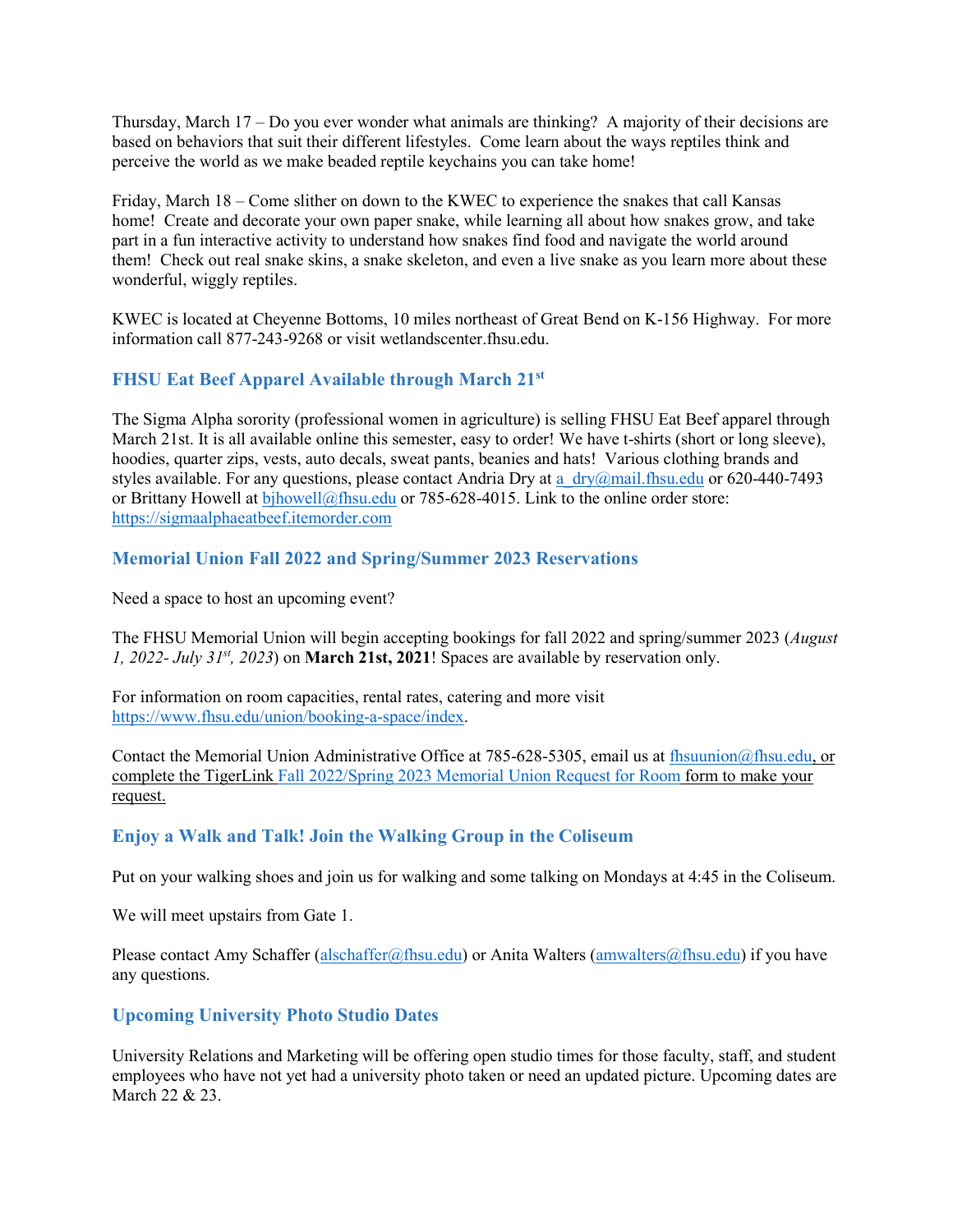Sign up for your photo time through the Google form below:

Where: Hammond Hall 114 When: <https://forms.gle/Nna8mA6fiMWGd2zDA>

Questions? Please email Trever Rohn.

<span id="page-5-0"></span>**Free Dental Clinic – Volunteers Needed!** 

The Kansas Dental Charitable Foundation is pleased to announce the Kansas Mission of Mercy (KMOM) **free dental clinic scheduled for March 25-26, 2022 at the Ellis County Fairgrounds** in Hays. Services provided include cleanings, fillings, and extractions. Services are provided on a first come, first served basis and all patients must be able to wait in line - no appointments (exceptions are made for children). The clinic opens at 5:30 AM on both Friday and Saturday.

Please contact Jess Albin at Health and Wellness Services [\(jkalbin@fhsu.edu\)](mailto:jkalbin@fhsu.edu) with any questions and be sure to learn more important information at<http://www.ksdentalfoundation.org/patients/>

#### **UPDATE — Volunteers needed!**

The Kansas Mission of Mercy (KMOM) event will be held Friday March 25th - Saturday 26th. It will treat nearly 750 patients ABSOLUTELY FREE in two days at the Ellis County Fairgrounds. They will need about **500 volunteers** throughout the weekend including a set-up crew on Thursday, March 25th and a tear-down group on Saturday 26th.

Volunteers will register online starting December 20, 2021. Each volunteer must sign up separately. They will choose which shifts they would like to work. The doors open at 5:30am each day. There are opportunities to hand out meals for breakfast and lunch to patients, work in the volunteer room to feed those volunteering, registration assistance, translators, just to mention a few.

#### <span id="page-5-1"></span>**Hispanic Film Festival Dates Spring 2022**

**WHAT?** *ESL: English as a Second Language*, (2005) Director: Youssef Delara **WHEN?** Monday March 28, 2022 6:00 PM **WHERE?** Albertson Hall Room 169

The FHSU and Hays Community are invited to view *ESL: English as a Second Language*, directed by Youssef Delara, at the Department of Modern Languages Annual Hispanic Film Festival on March 28, 2022 at 6:00 PM, in Albertson Hall, room 169.

\*All films are presented as part of the Modern Languages courses MLNG 325/326, and will be in Spanish with English subtitles.

Please wear a mask inside AH 169 at all times!

Future Dates: Monday April 25 at 6:00pm in AH 169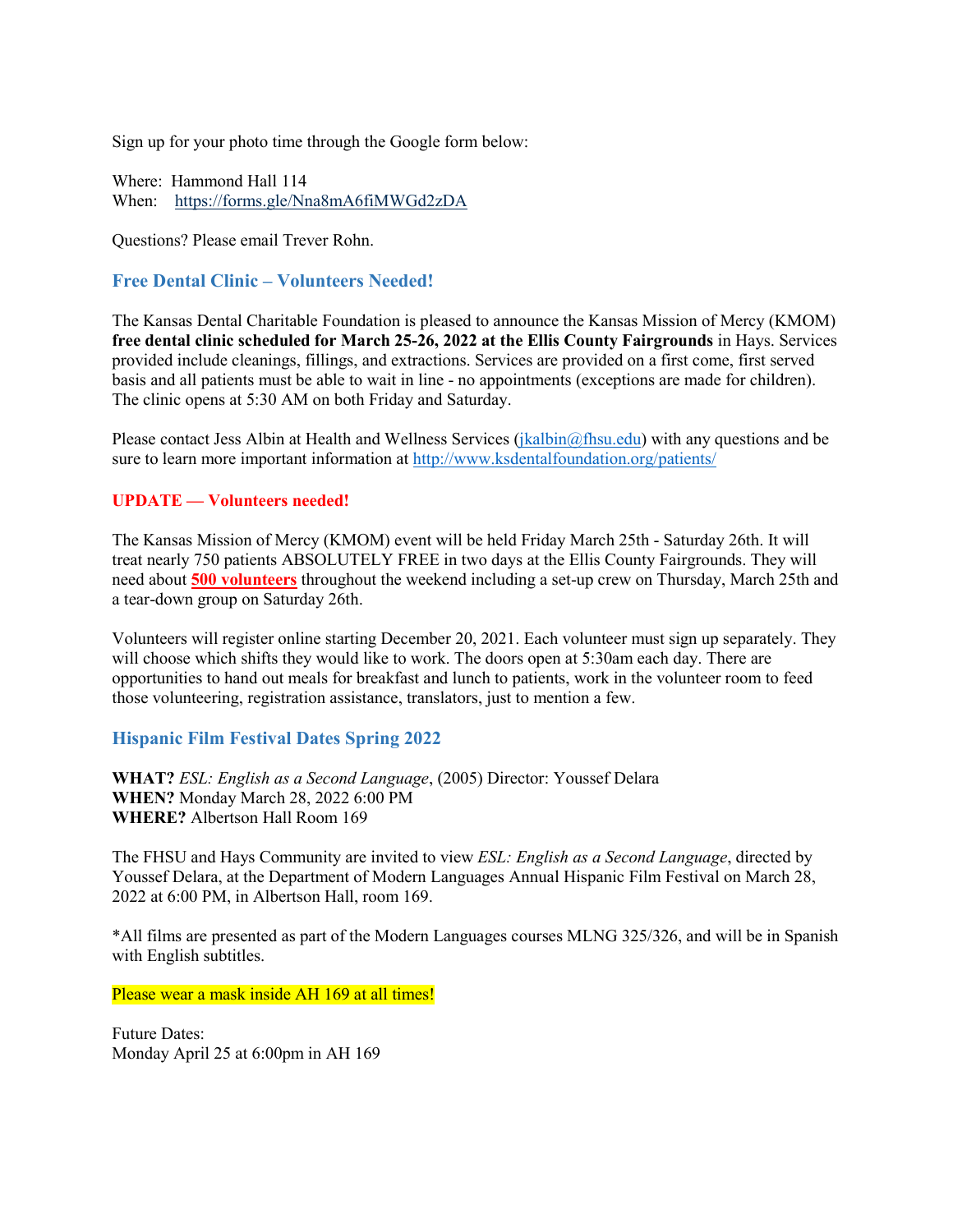The Department of Modern Languages along with our historical sponsors, The Program for Cultural Cooperation between Spanish Ministry of Cultures and United States Universities, and The FHSU Conversation with Diversity Project, are proud to be able to present this monthly film series throughout the academic year.

### **For further information, contact: Dr. Espino-Bravo in Modern Languages [\(c\\_espinobravo@fhsu.edu\)](mailto:c_espinobravo@fhsu.edu).**

#### *Sponsored by the Modern Languages Department*

# <span id="page-6-0"></span>**Hispanic Dance Sessions Spring 2022**

Plan to stay for one hour and 25 minutes at least (warm up and cool down sessions). Our dance sessions are practical, hands-on-learning sessions, which teach dancing steps and dance choreographies using original music from the countries we are teaching about. We teach about the culture, context, and the rich diversity each dance and country provide. Through the dances and music, you will immerse yourself in a specific culture and learn about it. All dances we teach are connected somehow to Hispanic culture, and through Hispanic Dance Sessions, we aim to promote Hispanic culture and diversity at FHSU and in Hays, KS. Sessions will be taught live and will also be streamed live on ZOOM to make it accessible and inclusive to friends who cannot make it to the campus sessions. Please wait until we open the Zoom room for you. We start at 6:30 pm promptly, or when CH 122 is free. All sessions are free and open to anybody who would like to learn about these dances.

Please wear a mask inside CH 122 at all times during the dance session!

#### **<https://fhsu.zoom.us/j/97434239882?pwd=NGIwOFdSS0VPS2ZPdm56WUE2Tlc1UT09>**

Spring 2022 Schedule

Wed March 16 Spring Break (No dance session)

Wed March 23 Caribbean Fusion Dances from 6:30 - 9:00pm (Nichole English)

Wed March 30 Lyrical Dance (Body Expression) & Jazz from 6:30 - 9:00pm (Hannah, Sofi)

Wed April 6 Zambra Fusion (Spanish & Arabic influences) from 6:30 - 9:00pm (Nichole English)

Wed April 13 Salsa & Jota from Aragon (Spain) from 6:30 - 9:00pm (Chita Espino, Nicole English) Wed April 20 Jazz from 6:30 - 9:00pm (Hannah and Sofi)

Wed April 27 Polynesian Dances (Traditional Hula) from 6:30 - 9:00pm (Nichole English) Wed May 4 (LAST SESSION) Special collaboration tonight from the Barn Hoppers Club. Learn some cool line dancing steps. Salsa Party from 6:30 - 9:00pm (Chita Espino and Nicole English)

*All Hispanic Dance Sessions are sponsored by the Modern Languages Department, Spanish Club FHSU, and the Collaboration of the Department of Sociology*

# <span id="page-6-1"></span>**NOTICE: Annual Steam Shut Down May 16th - 27th**

### **Please mark on your calendar to avoid scheduling events that need steam for hot water and/or cooking these two weeks**

As in the past, "Annual Steam Shut Down Notice" (Two Weeks)

The Energy Division / Power Plant have planned a steam shut down for the two weeks of May 16 thru May 27, 2022.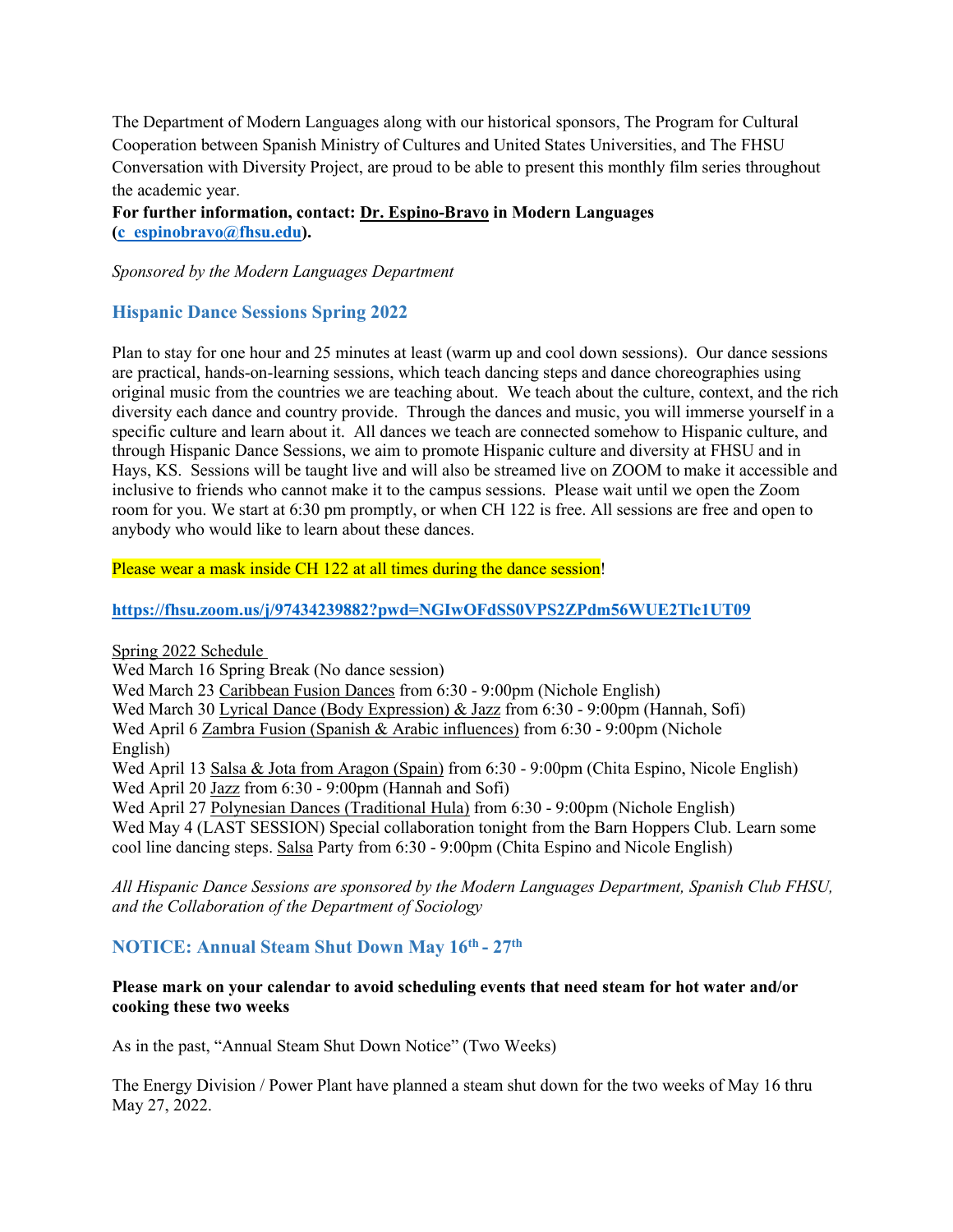#### **Steam Shut Down is always the two weeks following Commencement.**

This annual shutdown is needed for multiple repairs in the University's steam and condensate distribution system, and is required for all annual cleaning, inspections and certifications of the Power Plant steam and condensate equipment.

Steam off to campus 8:00 PM Sunday night (5/15/2022) If all goes well: Steam will be back on to campus on or before 5:00 PM Friday May  $27<sup>th</sup>$ .

This is just a steam shutdown, that will affect only heating , domestic hot water and cooling if your building uses steam for that purpose. No other utility will be affected.

Buildings affected by this steam shut down: Akers Albertson Center For Art & Design Cunningham **Custer** Fischli-Wills Center for Student Success Forsyth Gross Hammond Malloy Martin Allen **McCartney** McMindes Memorial Union Picken Rarick Sheridan Stroup Tomanek

*Thank you all for your cooperation.* 

# <span id="page-7-0"></span>**United Airlines Discount for Spring Commencement**

We are pleased to partner with United Airlines for air travel to the FHSU May 2022 Commencement.

- To make flight reservations online please click on discount code ZKUB927626
- MileagePlus members earn Premier Qualifying Dollars and miles for their travel.
- Dates of travel must occur between May 10, 2022, to May 17, 2022, and use the discount code ZKUB.

You may also call United Meeting Reservation Desk at (800) 426 – 1122

- Monday Friday 7:00 a.m. 9:00 p.m. Central Time
- Saturday Sunday 7:00 a.m.  $-5:00$  p.m. Central Time

Booking fees are waived for Meeting reservations. International customers may contact their local United Reservation Desk.

# <span id="page-7-1"></span>**Practice German with the Department of Modern Languages**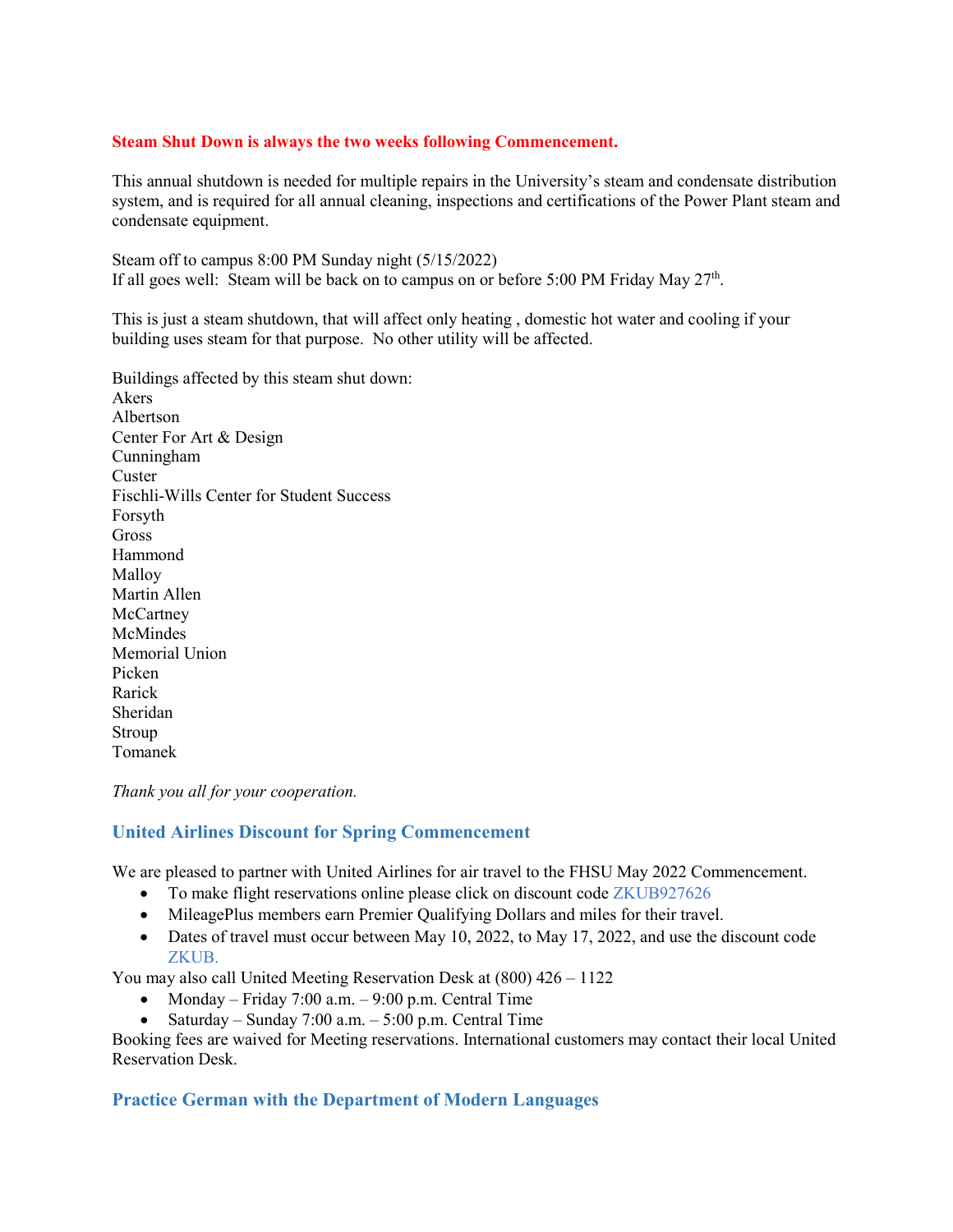Do you want to practice your German? Join us in Zoom for an informal conversation on the following dates:

March 3 and 24 April 7 and 28 May 5

Time: 4:00 to 5:00 pm

Zoom link: [https://fhsu.zoom.us/j/99785712439\](https://fhsu.zoom.us/j/99785712439/)

For more information, contact Dr. Giovani Lopez at [g\\_lopezlopez@fhsu.edu.](mailto:g_lopezlopez@fhsu.edu) Department of Modern Languages

#### <span id="page-8-0"></span>**Spring Commencement Hotel Discount**

Avid Hotel of Hays is offering spring 2022 FHSU Online graduates and their families a reduced rate of \$85.00 per room per night on Thursday, May 12th and Friday, May 13th, 2022!

Amenities include free internet, free breakfast, a refrigerator in every room, a 24-hour fitness room, and a heated pool available until midnight every night.

Please call 785-625-1101 and mention the discounted rate for FHSU Online students and families. For questions, please ask to speak with Ron.

#### **EVENTS**

<span id="page-8-1"></span>**Rescheduled FHSU Bands Concert** Tuesday, March 22<sup>nd</sup>, 7:30pm Beach/Schmidt Performing Arts Center

The FHSU Wind Ensemble and Symphonic Winds concert is *rescheduled* for March 22<sup>nd</sup>, 2022, at 7:30 PM in Beach/Schmidt Performing Arts Center.

Featuring the music of Dr. Jeff Jordan and special guest soloist, Dr. Ryan Pearson, marimba. Can't join us in person? Tune in via livestream, courtesy of the FHSU Tiger Media Network Channel on YouTube! For more information on upcoming concerts and events, be sure to check out our website! <https://www.fhsu.edu/music-and-theatre/arts-calendar>

<span id="page-8-2"></span>**CliftonStrengths Engaged: Level 2** Wednesday, March  $23<sup>rd</sup>$ , 9:00am – 4:00pm FHSU Memorial Union – Stouffer Lounge Price: \$259 (Hays Chamber & FHSU Alumni discount available)

Do you want to take your understanding of your unique CliftonStrengths to the next level? CliftonStrengths Engaged takes participants' previous knowledge of their Top 5 to a deeper, more challenging, and more significant place. In this training, participants will gain access to their Full 34 report, which will enable us to continue to hone your Top 5 as well as exploring your Top 10 and working through the 'bottom 5'; the themes that we often misconceive as weaknesses. Armed with the Top 10 themes & awareness of the bottom 5, participants will discover how each person's unique strengths can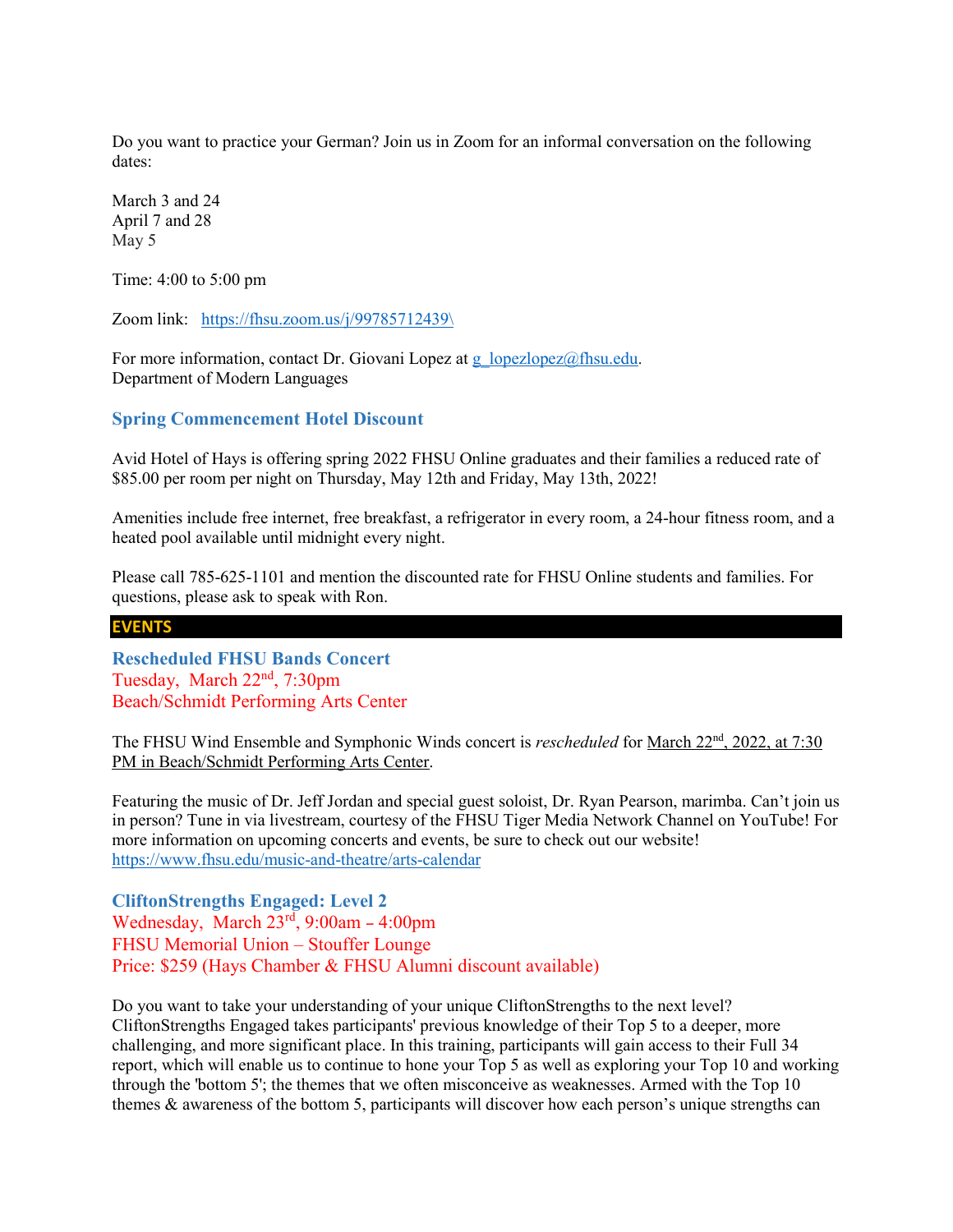be used to find partnerships that could benefit them at work and view co-workers in new and different ways through engaging team activities.

<span id="page-9-0"></span>**NewSpring For The Park** Thursday, March  $24<sup>th</sup>$ , 6:30pm – 8:00pm Beach/Schmidt Performing Arts Center

Join us at Beach/Schmidt Performing Arts Center on Thursday, March 24 from 6:30-8pm for **NewSpring For The Park**! Expect an unforgettable and inspiring evening of Christian and gospel music, original songs, and more, led by NewSpring Kansas Worship, the worship arts ministry of NewSpring Church in Wichita. **While admission is free, a special donation offering will be collected to benefit the Hays ARC Park [\(haysarcpark.org\)](http://haysarcpark.org/).** Lead Pastor Mark Hoover and the NewSpring Church team would love to meet you before the concert! Stop by as early as 5:30 p.m. to say hello. *There will be free pizza for Fort Hays State University students immediately following the event.* Questions? Contact Jess at [jkalbin@fhsu.edu](mailto:jkalbin@fhsu.edu) 

<span id="page-9-1"></span>**Science Café presents: "Webb Space Telescope a New View of the Universe"** March 28, 2022, 7:00 PM 'The Venue' @ Thirsty's, 2704 Vine Street, Hays, KS 67601

Find out more about the mission that will open new views of the universe. Presenter: Dr. Paul Adams, Dean, College of Education, Professor of Physics and Anschutz Professor of Education, NASA JPL Solar System Ambassador, Fort Hays State University

Sponsored by Science and Mathematics Education Institute Free and open to public.

[www.fhsu.edu/smei](http://www.fhsu.edu/smei)  [www.twitter.com/FHSUScienceCafe](http://www.twitter.com/FHSUScienceCafe)  [www.facebook.com/FHSUScienceCafe](http://www.facebook.com/FHSUScienceCafe)

# <span id="page-9-2"></span>**FHSU Motorcycle Maintenance Event, Meet and Greet** Thursday, March 31<sup>st</sup>, 4:30pm

Center for Applied Technology, Room 139, outside in bay 1

Fort Hays Motorcycle Club will be hosting a spring motorcycle maintenance event on March 31st at 4:30 p.m. in the Center for Applied Technology, Room 139, outside in bay 1. This event is open to all Fort Hays State University staff and students. In this event, we will be covering topics such as break readiness, tires, fuses, diagnostic systems, engine codes, chain/belt maintenance, tank rust, emergency start without an electric fob, and much more. Prior to the information segment of the event, we will be hosting a meet and greet from 4:30 p.m. - 5:00 p.m. to welcome all new and familiar faces. Come and visit or bring your bikes, we would love to see you there!

# <span id="page-9-3"></span>**FHSU Holocaust Remembrance Committee's Virtual Book Club**  Thursday, April  $14<sup>th</sup>$ , 6:00pm Virtual (Zoom)

The FHSU Holocaust Remembrance Committee will be hosting a virtual book club discussion on April 14th at 6p (central) via zoom. We will be discussing The Dressmakers of Auschwitz by Lucy Adlington. Please register to receive zoom link: <https://forms.gle/XxGifVxvZw3sLcUu5>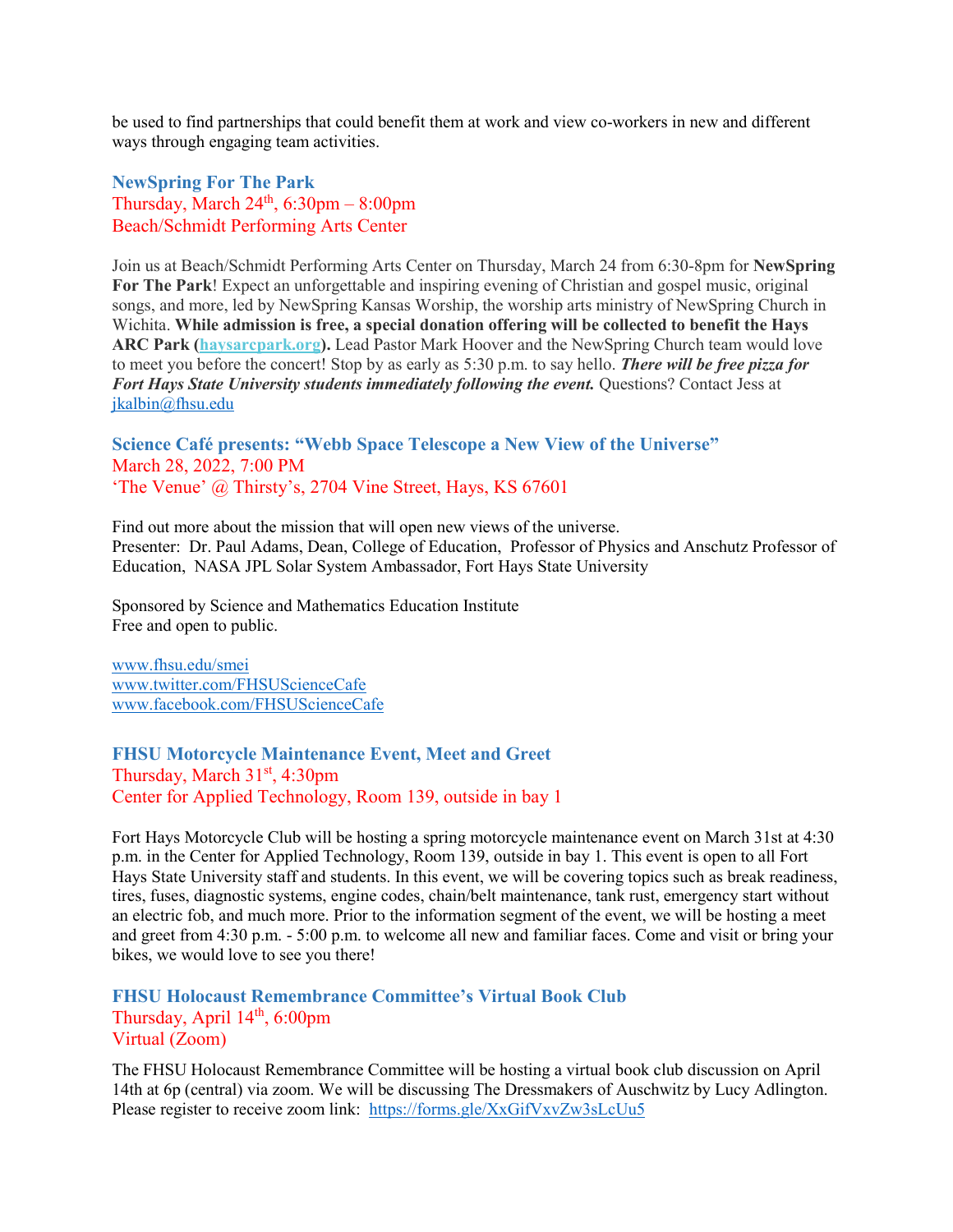# <span id="page-10-0"></span>**FHSU College Rodeo** Thursday-Saturday, April 14<sup>th</sup>-15<sup>th</sup>-16<sup>th</sup>, 7:00pm Doug Philip Arena

FHSU's annual rodeo will be held April  $14<sup>th</sup> - 16<sup>th</sup>$  at Doug Philip Arena located on Golf Course Road, a half-mile west of U.S Highway 183 Alternative.

#### **EMPLOYMENT OPPORTUNITIES**

#### <span id="page-10-1"></span>**Assistant Director of Health and Wellness Services**

#### **Position Description:**

The Assistant Director of Health and Wellness Services at Fort Hays State University is responsible for efficient and effective operation of the university's Health and Wellness Services office. The services in the office include defined primary care and urgent care medical services, mental health and substance abuse counseling, accessibility support services, site supervision for nurses and counselors in training, as well as comprehensive health education and prevention programs for students, faculty and staff at Fort Hays State University. The Assistant Director will work to ensure appropriate levels of healthcare services for students are provided in compliance with laws, policies, procedures and guidelines as established by the college, district, and various licensing/accrediting agencies. The Assistant Director will report to the Director of Health and Wellness with primary emphasis on daily operations, program management, health service delivery, medical service administration, and technology services.

#### **Minimum Qualifications:**

Bachelor of Science in Business, Healthcare Administration, or related field with two years of administrative experience. Working knowledge of health services.

#### **Preferred qualifications:**

Master's degree in Business, Healthcare Administration or related field. More than two years of relevant work experience in medical office or office operations; a working knowledge of regulations applicable to a healthcare setting; functional knowledge of medical billing; administrative experience in higher education and/or Student Affairs; work history with evidence of escalating accountability and responsibility in positions. Proficient skills using and troubleshooting technology hardware and software.

**Application Deadline**: April 13, 2022

#### **Start Date:** June, 2022

For a full description and to apply, please visit<https://fhsu.wd1.myworkdayjobs.com/CAREERS>

#### <span id="page-10-2"></span>**School Psychology Faculty & Internship Coordinator - Department of Psychology**

#### **Position Description**

Fort Hays State University's Department of Psychology invites applications for School Psychology Faculty (full-time preferred, part-time optional). The full-time faculty position is tenure track.

Preference will be given to candidates who can relocate to Hays, KS. Remote or hybrid candidates will be considered, but candidates must be prepared to have an on-campus presence several days per week.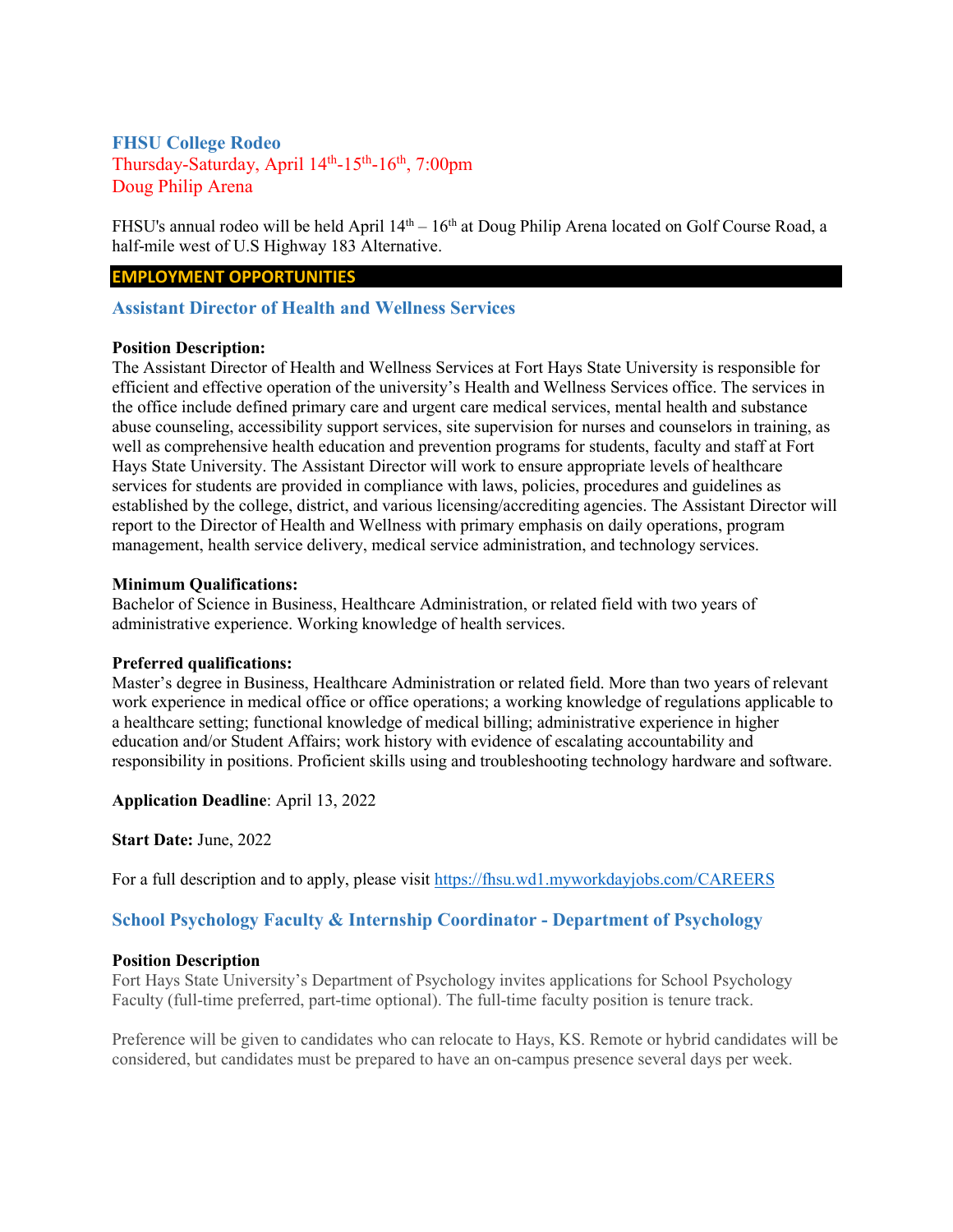FHSU and the Department of Psychology is committed to building an environment that is inclusive and representative of our students and state, so we encourage people from underrepresented groups to apply.

#### **Faculty Duties**

The ideal candidate will be prepared to teach on-campus and online courses at the undergraduate and graduate levels. The ideal candidate would demonstrate an appreciation of scholarship reflected in their interactions with our graduate and undergraduate students. Service to the department, university, local community, and discipline at large is expected.

#### **Coordinator Duties**

Coordinator duties include, but are not limited to the following:

- Student recruitment
- Coordinating with practicum and internship sites
- Advising and mentoring school psychology graduate students

### **Qualifications**

Minimum Qualifications

- A degree of Ed.S. with an emphasis in school psychology
- Licensed in Kansas or home state as a school psychologist, or have the credential of NCSP

#### Preferred Qualifications

• Ph.D. or Ed.D. in School Psychology or related field (degree must be conferred by date of appointment)

- Demonstrated effectiveness in designing and teaching on-campus and online classes
- Relevant experience as a school psychologist in a school or community setting
- Strong verbal and written communication skills
- Experience in accreditation and assessment

For a full description and to apply, please visit<https://fhsu.wd1.myworkdayjobs.com/CAREERS>

# <span id="page-11-0"></span>**Senior Administrative Assistant – Memorial Union**

**Position Description**: The Senior Administrative Assistant in the Memorial Union has primary responsibility for reservations and scheduling of meeting and event spaces. The employee works under general supervision and will receive some instructions with respect to the details of most assignments, but may develop independent work sequences within established procedures. This position supervises student employees. Successful candidate will possess excellent communication skills, ability to work with the public, and have basic knowledge of computer programs, as well as the ability to learn new and changing software programs.

**Minimum Qualifications**: High School diploma or GED equivalency and one year of office experience or one year of post-secondary education required.

#### **Preferred Qualifications**:

- Bachelor's degree or higher or two plus years of office experience
- Experience with scheduling or meeting/event management
- Excellent customer service skills
- Highly detailed and very organized
- Highly proficient with Microsoft Office suite (Outlook, Word, Excel, Access, PowerPoint)
- High level of technology skills
- Ability to work independently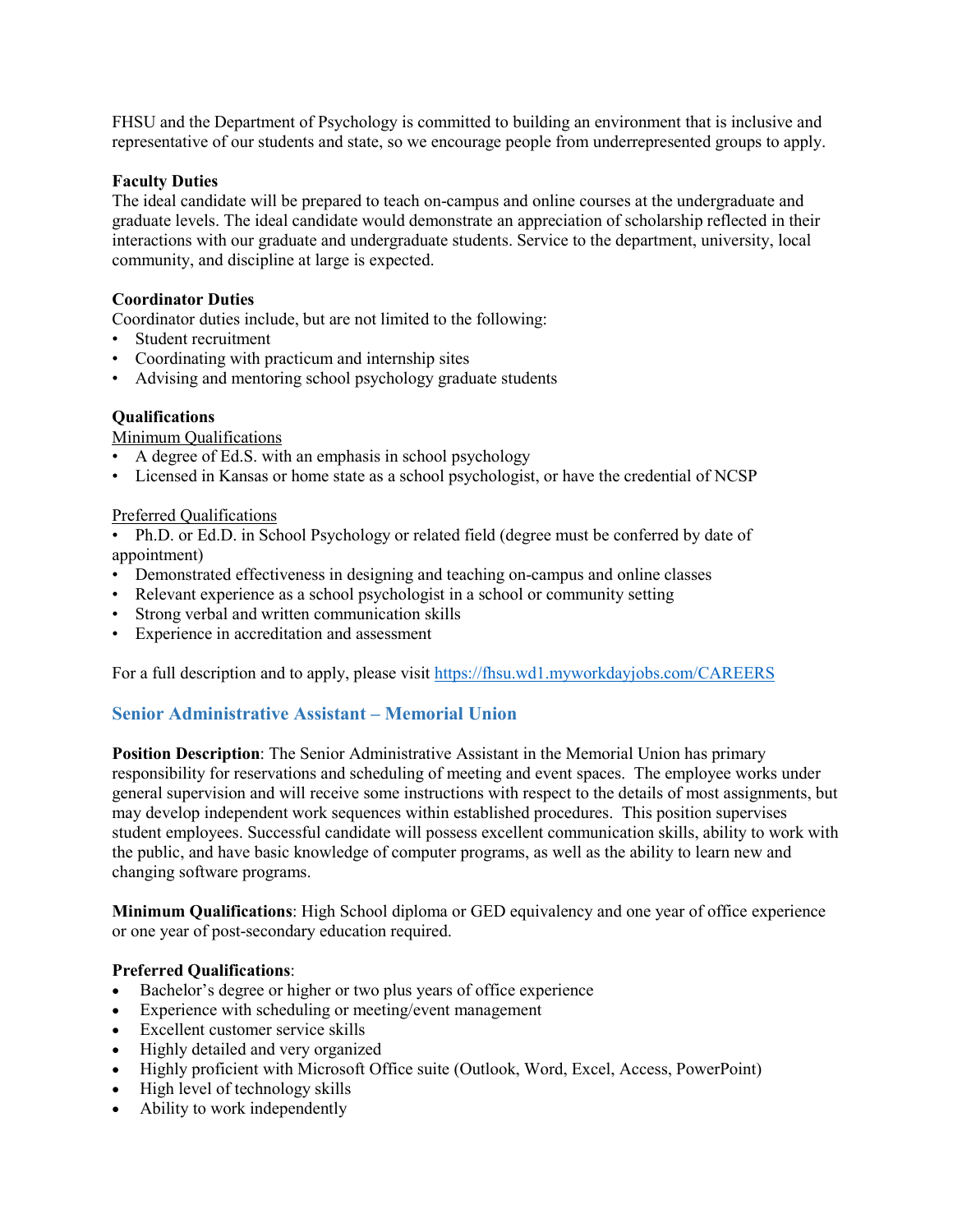- Strong written and oral communication skills
- Experience in supervision

**Appointment Date:** May, 2022

#### **Application Priority Deadline**: March 25, 2022

For a full description and to apply, please visit<https://fhsu.wd1.myworkdayjobs.com/CAREERS>

# <span id="page-12-0"></span>**University Police Lieutenant**

#### **POSITION DESCRIPTION:**

This is commissioned law enforcement work in providing police protection for a regent's institution. Work involves enforcement of municipal ordinances, county resolutions and state statutes. Enforcement of rules, regulations and policies of the University and the Board of Regents. The University Police Lieutenant is considered an administrative supervisor and has latitude in the performance of assignments, adherence of department policies, directives and general orders as approved by the Director of Police. The Lieutenant, in conjunction with the Sergeant, is held accountable for the operations of all patrol shifts and the proper direction and supervision of 1 Commissioned Police Sergeant, 6 Commissioned University Police Officers, 1 Security Officer and various car parkers in the performance of their duties and expectations. This position performs duties in accordance with department rules and regulations, state personnel regulations, state laws, law enforcement code of ethics, General Orders, directives from the Director of Police, the U.S. Constitution and Bill of Rights, and general principles of police work. Monitors staff for compliance to the same standards. This position may be required to work special or emergency assignments with little or no notice. This position is salaried and exempt and not subject to overtime. The position requires initial and continual certification as set forth and defined by the Kansas commission on peace officers' standards and training. Refer to responsibilities for detailed duties associated with the position.

#### **MINIMUM QUALIFICATIONS:**

Current certified Police Officer 21 years of age, a U.S. Citizen; have been fingerprinted and a search of local, state and national fingerprint files made to determine whether the applicant has a criminal record; not have been convicted of a crime that would constitute a felony under the laws of this state, a misdemeanor crime of domestic violence or a misdemeanor offense that the commission determines reflects on the honesty, trustworthiness, integrity or competence of the applicant as defined by rules and regulations of the Kansas commission on peace officers' standards and training; have graduated from a high school accredited by the Kansas state board of education or the appropriate accrediting agency of another state jurisdiction or have obtained the equivalent of a high school education as defined by rules and regulations of the commission; be of good moral character sufficient to warrant the public trust in the applicant as a police officer or law enforcement officer; have completed an assessment, including psychological testing approved by the commission, to determine that the applicant does not have a mental or personality disorder that would adversely affect the ability to perform the essential functions of a police officer or law enforcement officer with reasonable skill, safety and judgment be free of any physical or mental condition which adversely affects the ability to perform the essential functions of a police officer or law enforcement officer with reasonable skill, safety and judgment and obtain initial and continual certification as set forth and defined by the Kansas commission on peace officers' standards and training. At time of appointment, candidate must have passed a standardized written test, polygraph examination, background investigation, physical, psychological and a drug screening testing.

For a full description and to apply, please visit<https://fhsu.wd1.myworkdayjobs.com/CAREERS>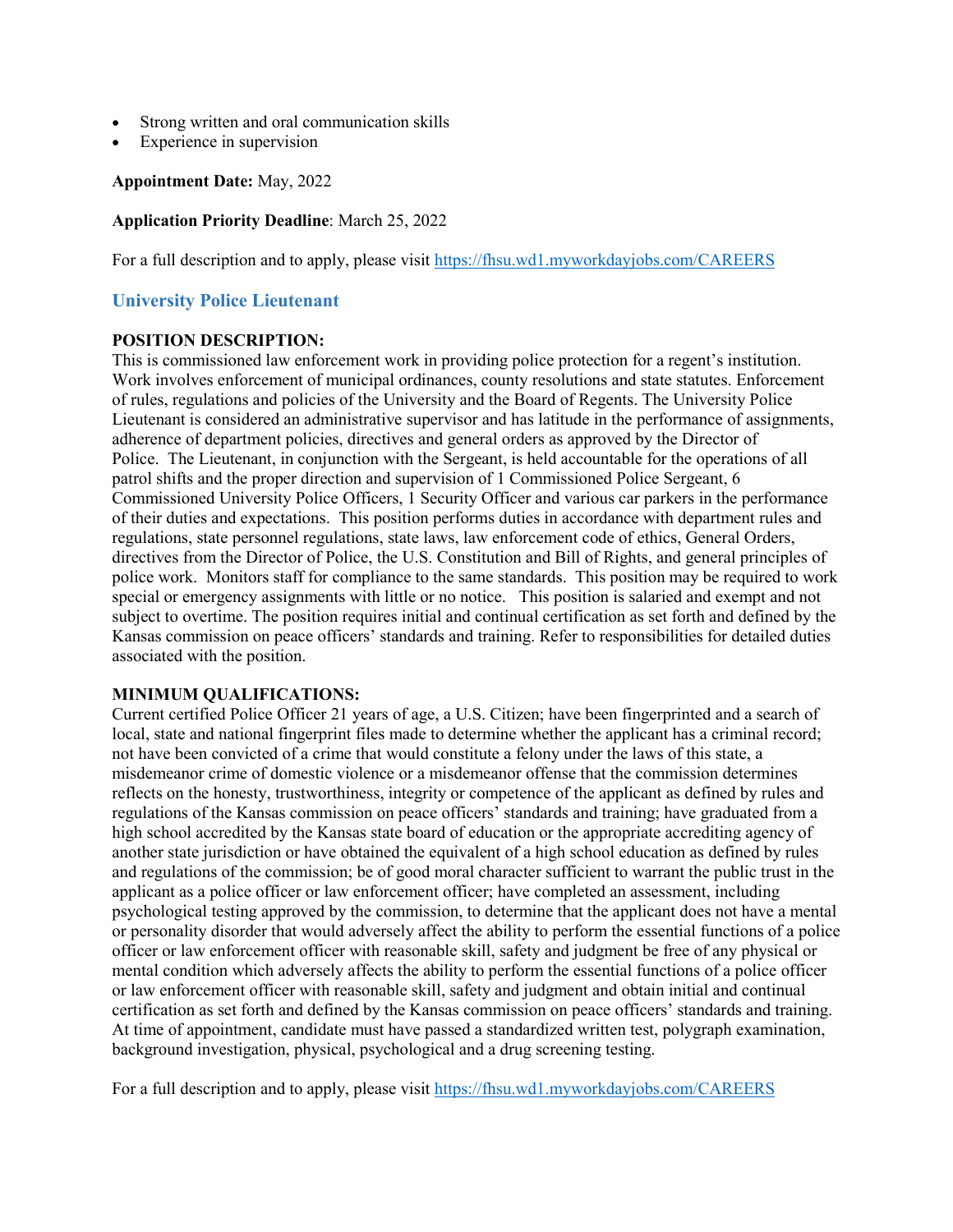# <span id="page-13-0"></span>**Maintenance and Repair Technician**

## **POSITION DESCRIPTION**:

A Maintenance and Repair Technician performs custodial duties, furniture assembly, and other light maintenance duties in Academic buildings. Assists with the set up and maintenance of facilities in order to host events and educational activities. Regular hours are Monday – Thursday from 2:00pm to 10:30pm and Friday 12:00pm to 8:30pm, with occasional weekend hours required.

# **MINIMUM QUALIFICATIONS**:

This position requires a High School Diploma or equivalent. Must have one year of related experience. Preferred Qualifications**:**

- Knowledge of tools, materials, and methods used in general maintenance and repair work
- Experience in the operation and maintenance of custodial equipment
- Custodial experience
- Supervisory experience
- Ability to organize and prioritize work

**Salary**: \$13.09 plus .30 shift differential

For a full description and to apply, please visit<https://fhsu.wd1.myworkdayjobs.com/CAREERS>

# <span id="page-13-1"></span>**Administrative Specialist – University Relations and Marketing**

### **POSITION DESCRIPTION**:

The administrative specialist reports to the chief communications officer and performs various administrative, business operations and customer service duties according to established policies and procedures. This individual provides support for, and works collaboratively with, members of the University Relations and Marketing team. The role involves professional interaction with both internal and external clients. The administrative specialist may be asked to provide training and/or guidance to staff and students as needed.

#### **MINIMUM QUALIFICATIONS**:

High School diploma or GED equivalency and two years of office experience or two years of postsecondary education.

#### **PREFERRED QUALIFICATIONS**:

- Bachelor's degree or higher or two plus years of office experience
- The ability to quickly master university digital and web-based business and personnel administrative systems
- Excellent customer service and interpersonal skills
- Experience with event scheduling and/or meeting management
- Detail-oriented and very organized
- Proficiency with the Microsoft Office suite of applications
- Ability to work independently and as part of a team
- Strong interpersonal and written language communication skills
- Experience in supervision, especially in working with student employees
- Familiarity with the utilization of social media platforms including Facebook, Instagram, Twitter and LinkedIn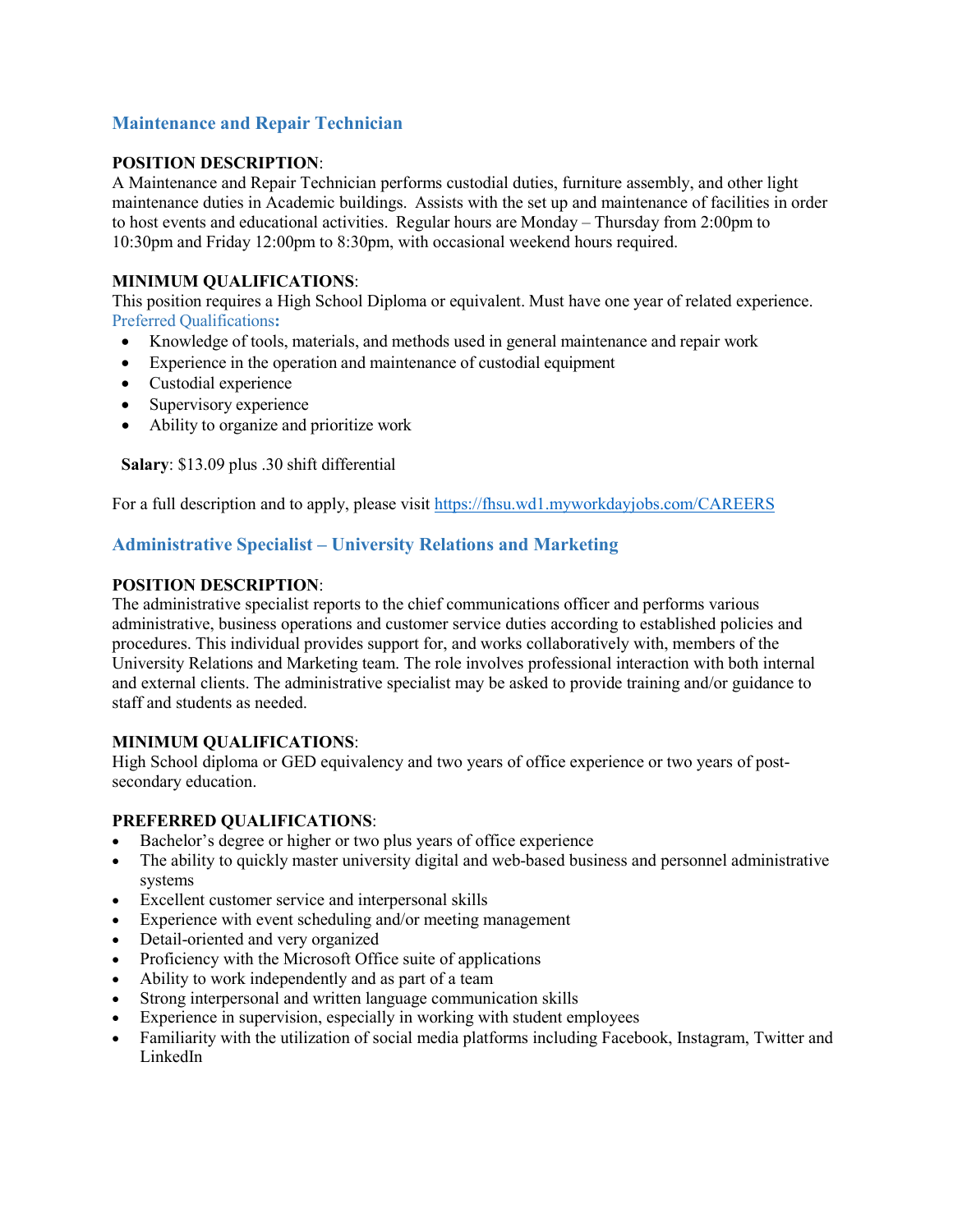**APPOINTMENT DATE:** Start date will be determined after acceptance of an offer and background check clearance.

#### **SALARY**: 15.06 per hour

For a full description and to apply, please visit<https://fhsu.wd1.myworkdayjobs.com/CAREERS>

# <span id="page-14-0"></span>**University Police Officer**

#### **JOB DESCRIPTION**:

This is commissioned law enforcement work in providing police protection for a regent's institution. Work involves enforcement of municipal ordinances, county resolutions and state statutes. Enforcement of rules, regulations and policies of the University and the Board of Regents. Patrols an assigned area, exercises full law enforcement powers, conducts criminal investigations, collects evidence and prepares appropriate reports. The position requires initial and continual certification as set forth and defined by the Kansas commission on peace officers' standards and training.

#### **MINIMUM QUALIFICATIONS**:

Qualified candidates must be 21 years of age, a U.S. Citizen; have been fingerprinted and a search of local, state and national fingerprint files made to determine whether the applicant has a criminal record; not have been convicted of a crime that would constitute a felony under the laws of this state, a misdemeanor crime of domestic violence or a misdemeanor offense that the commission determines reflects on the honesty, trustworthiness, integrity or competence of the applicant as defined by rules and regulations of the Kansas commission on peace officers' standards and training; have graduated from a high school accredited by the Kansas state board of education or the appropriate accrediting agency of another state jurisdiction or have obtained the equivalent of a high school education as defined by rules and regulations of the commission; be of good moral character sufficient to warrant the public trust in the applicant as a police officer or law enforcement officer; have completed an assessment, including psychological testing approved by the commission, to determine that the applicant does not have a mental or personality disorder that would adversely affect the ability to perform the essential functions of a police officer or law enforcement officer with reasonable skill, safety and judgment be free of any physical or mental condition which adversely affects the ability to perform the essential functions of a police officer or law enforcement officer with reasonable skill, safety and judgment and obtain initial and continual certification as set forth and defined by the Kansas commission on peace officers' standards and training. At time of appointment, candidate must have passed a standardized written test, polygraph examination, background investigation, physical and a drug screening testing.

For a full description and to apply, please visit<https://fhsu.wd1.myworkdayjobs.com/CAREERS>

# <span id="page-14-1"></span>**Assessment and Accreditation Assistant Program Director – College of Education**

**POSITION DESCRIPTION:** This is a 12-month, full-time, non-teaching, non-tenure track, on campus (8:00 AM to 4:30 PM) position supporting the College of Education and university teacher licensure and school professional programs.

The Assistant Program Director of Assessment and Accreditation is responsible for overseeing the collection, use, and reporting of data for the assessment and accreditation requirements within the College of Education and university teacher licensure and school professional programs. This position reports to the Director of Assessment and Accreditation in support of a broad range of assessment reporting needs and functions. A successful candidate will possess strong skills in detail orientation, data entry and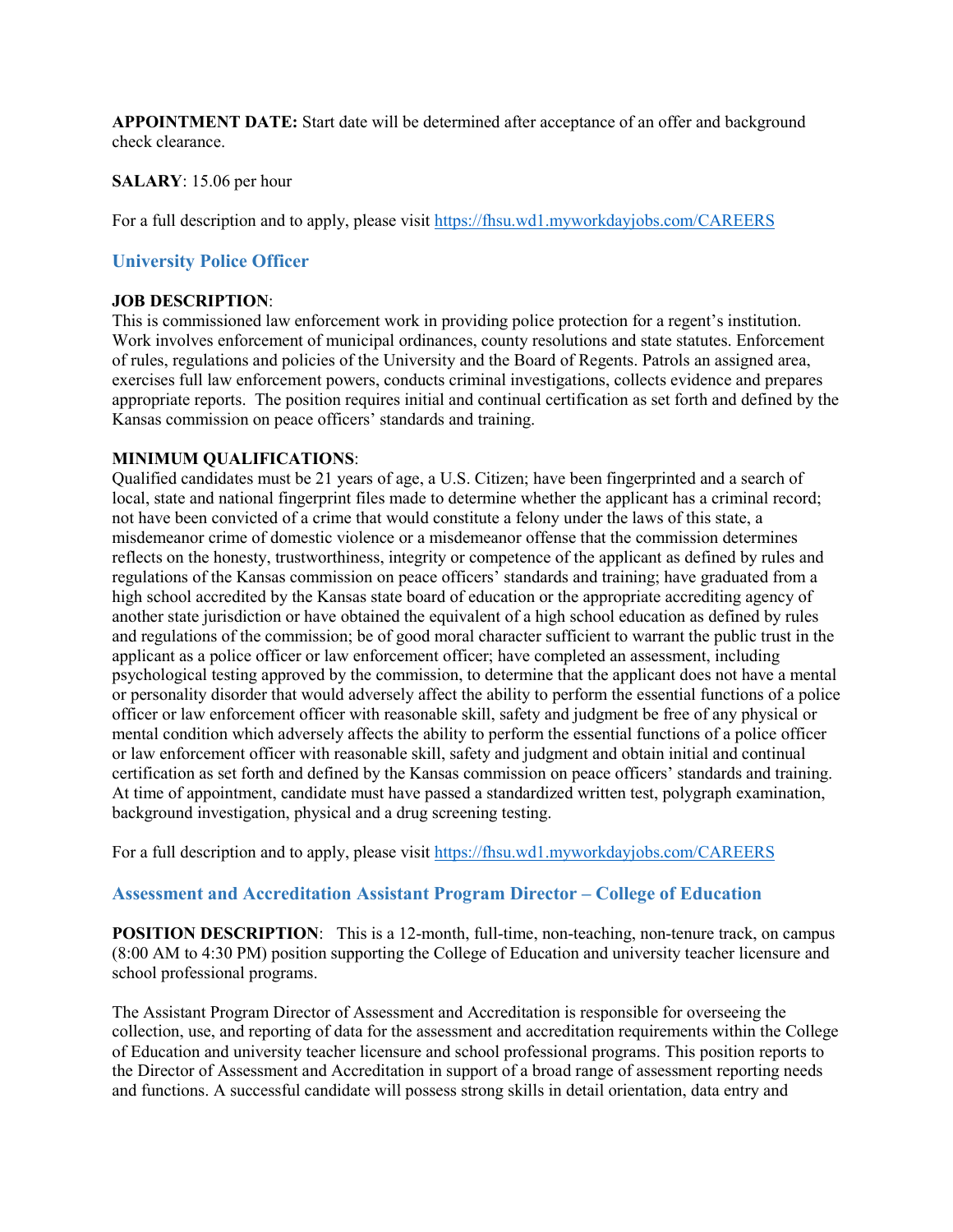analysis, communication, working with a team, and experience with word processing, spreadsheets, databases, and other higher education web-based systems.

#### **MINIMUM QUALIFICATIONS**

- Bachelor's degree in any discipline
- Two years in an office setting utilizing Microsoft applications.

#### **PREFERRED QUALIFICATIONS**

- Master's degree in any discipline
- Experience with assessment data collection software such as AEFIS
- Experience with survey software systems such as Qualtrics
- Experience with statistical software such as SPSS
- Experience with learning management systems such as Blackboard
- Demonstrated skill in the preparation and execution of error-proof documents

**APPLICATION DEADLINE**: Priority deadline is April 1, 2022. Review of applications will begin immediately after the priority deadline and continue until position is filled.

**SALARY**: Hourly position with annual base compensation starting at \$46,700 (\$22.45/hour) plus benefits. Hourly wage negotiable based on experience and skill level.

For a full description and to apply, please visit<https://fhsu.wd1.myworkdayjobs.com/CAREERS>

# <span id="page-15-0"></span>**Insurance Specialist – Dept of Communication Sciences and Disorders**

**Position Description**: This is a half-time, hourly, benefits eligible, 12-month position for the Herndon Speech-Language-Hearing Clinic in the Department of Communication Sciences and Disorders. The weekly work schedule is flexible and will be determined by the department and the candidate hired. The Insurance Specialist supports the clinic's healthcare operations. The ability to maintain a flexible, positive, and service-centered attitude is essential. Strong skills with Microsoft Excel and Word, as well as excellent oral and written communication skills are required. *All interested applicants are encouraged to apply, opportunities for training will be provided as needed.* 

**Minimum Qualifications**: High school diploma or GED equivalency and two years of office experience or two years of post-secondary education.

#### **Preferred Qualifications**:

- Associate's degree or higher
- Medical billing or coding experience
- Bookkeeping or accounting experience
- Experience or knowledge in allied health professions (e.g., speech-pathology, physical, or occupational therapy, etc.)
- Customer service experience

**Priority Deadline:** Priority given to applications received by **March 9th, 2022**. Review of applications will continue until position is filled.

For a full description and to apply, please visit<https://fhsu.wd1.myworkdayjobs.com/CAREERS>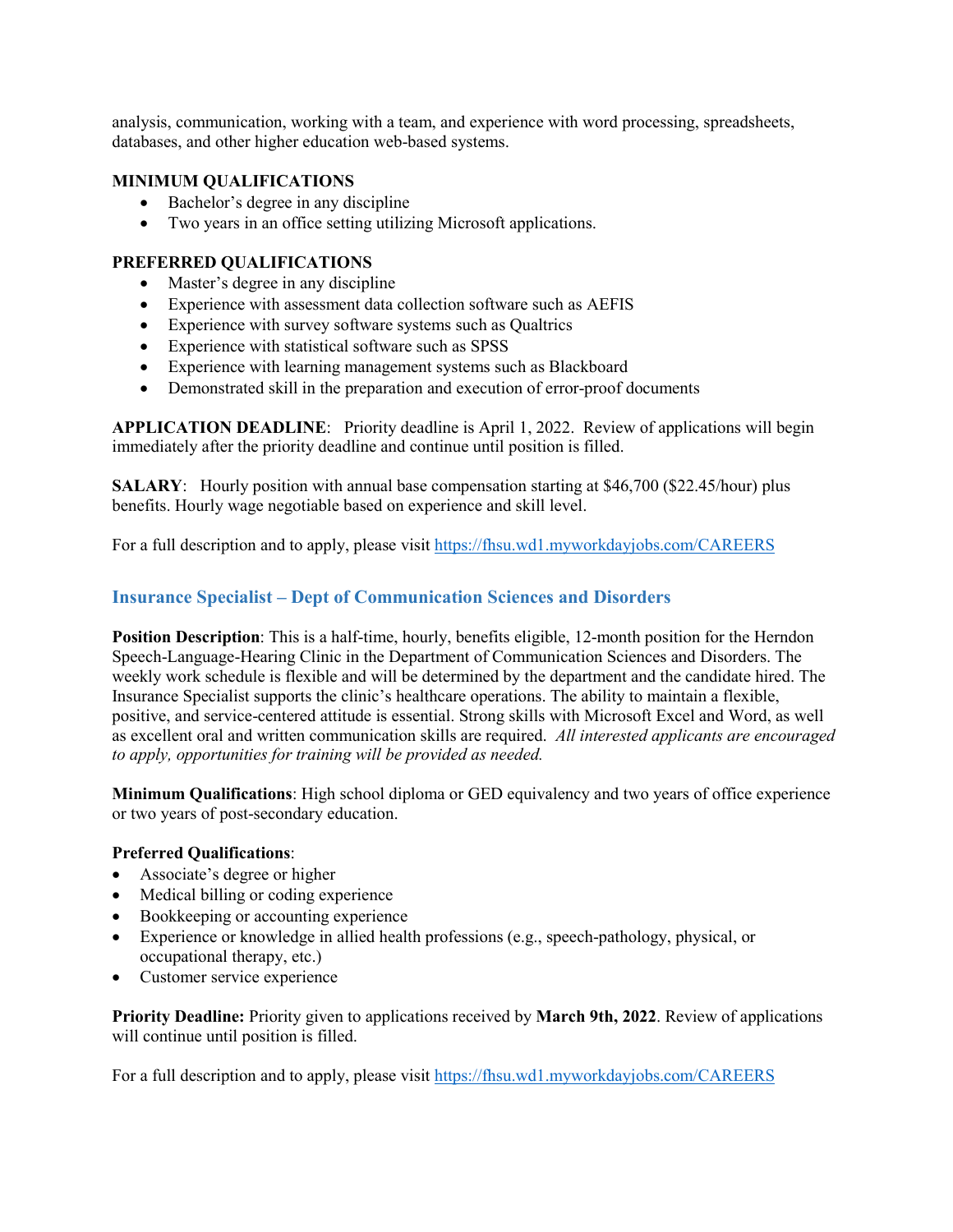# <span id="page-16-0"></span>**Head Rodeo Coach – Department of Agriculture**

Fort Hays State University is seeking applicants for Head Coach of the FHSU Rodeo Team, which is a part of the Department of Agriculture. The position is a 10-month appointment. The Head Coach is responsible for:

- recruiting and developing rodeo athletes;
- scheduling and organizing practices, including the acquisition and maintenance of livestock;
- complying with all NIRA rules and regulations;
- hosting the local FHSU Annual Rodeo event each year;
- working with FHSU faculty and staff to ensure students' academic success;
- growing the size of the team;
- establishing responsibilities and expectations of a 3/4-time assistant coach.

For a full description and to apply, please visit<https://fhsu.wd1.myworkdayjobs.com/CAREERS>

# <span id="page-16-1"></span>**Grounds Technician**

#### **Position Description**:

#### FHSU Main Campus (Hays, Kansas)

Hours: Monday through Friday, 8:00 AM to 4:30 PM, with occasional weekend hours or extra hours as required. (Summer hours are 7:00 AM to 4:30 PM, Monday through Thursday and 7:00 AM – 11:00 AM on Friday.) Residency requirement: 30 minutes response time.

**Minimum Qualifications**: High School diploma or GED equivalency. One year of experience in the operation of medium and light duty equipment and a valid driver's license at the time of appointment.

**Preferred Qualifications**: Experience in the operation of medium and light duty equipment.

**Appointment Date:** After acceptance of an offer and completion of a criminal background check.

**Priority Deadline:** Applications will be accepted until the position is filled.

**Salary**: \$12.35 per hour

For a full description and to apply, please visit<https://fhsu.wd1.myworkdayjobs.com/CAREERS>

#### **SHARE WITH STUDENTS**

# <span id="page-16-2"></span>**Paid Internship for FHSU Student**

#### *Please encourage students to apply for a paid internship for Summer 2022!*

The intern will gain professional work experience with this opportunity that is only available to FHSU students.

The link will prompt students to log in to Handshake with their TigerNetID to apply or get more information. The deadline is March 25.

#### [Program Research Intern – Mitchell County Council on Aging](https://fhsu.joinhandshake.com/jobs/6089280/share_preview)

# <span id="page-16-3"></span>**Employment Opportunity – KAMS Summer Camps (Deadline March 18th)**